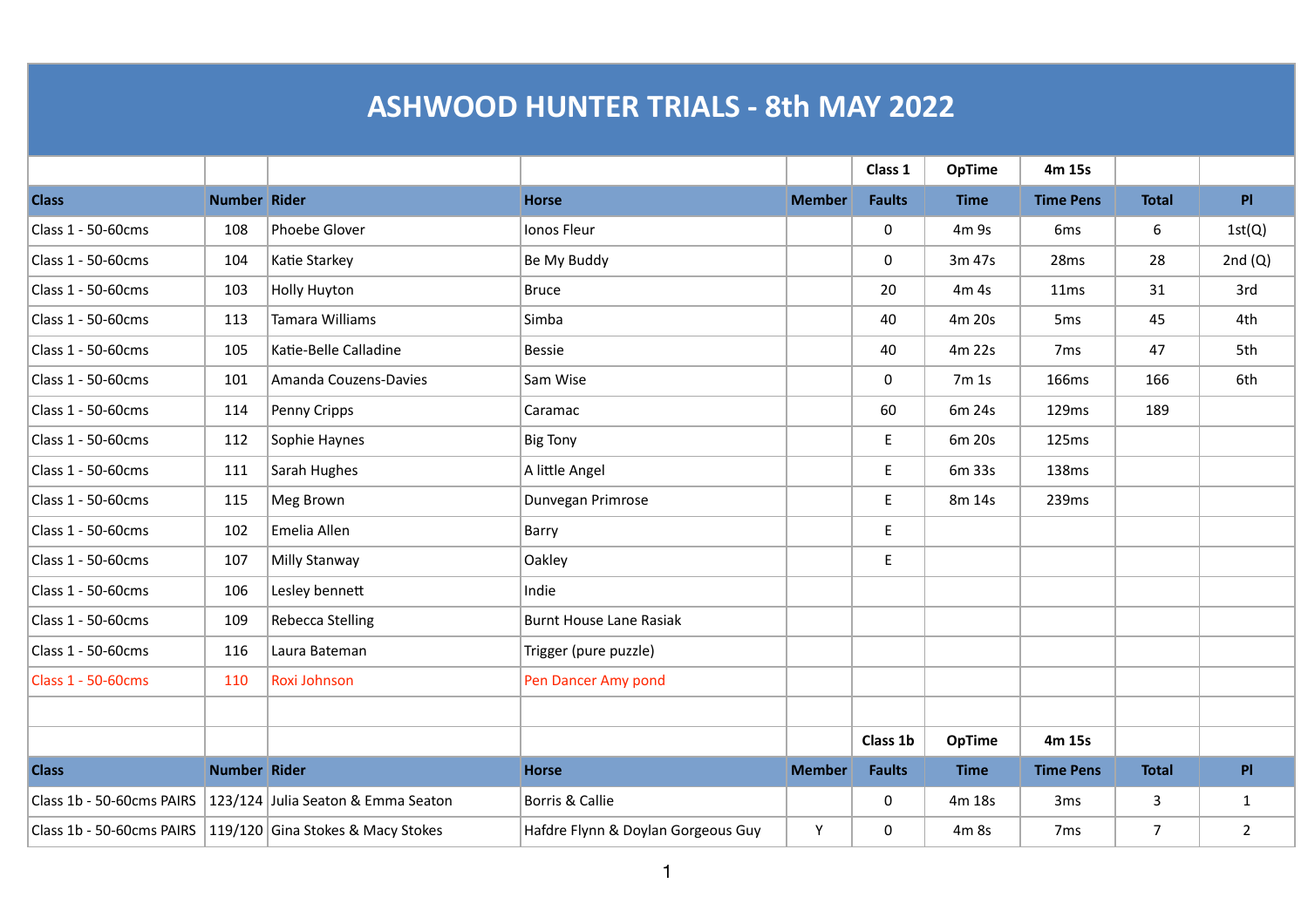| Class 1b - 50-60cms PAIRS |                     | 125/126 Liam Povey, Alfie Lissemore           | Lynard Snow Joke, Blue House Polo Mint |               | 0             | 3m 56s         | 19 <sub>ms</sub> | 19           | 3              |
|---------------------------|---------------------|-----------------------------------------------|----------------------------------------|---------------|---------------|----------------|------------------|--------------|----------------|
| Class 1b - 50-60cms PAIRS |                     | 108 105 Phoebe Glover & Katie-Belle Calladine | Ionos Fleur & Bessie                   |               | 0             | 3m 47s         | 28ms             | 28           | 4              |
| Class 1b - 50-60cms PAIRS |                     | 121/122 Jan woodsford / judi Cartwright       | Muldoons dream / Jesse James           |               | 20            | 5m 29s         | 74 <sub>ms</sub> | 94           | 5              |
| Class 1b - 50-60cms PAIRS |                     | 129/130 Karen Arlott & Lauren Webb            | Codey & Dante                          |               | 60            | 6m 6s          | 111ms            | 171          | 6              |
| Class 1b - 50-60cms PAIRS |                     | 117/118 Esme Gulliver & Sally Gulliver        | FINN & CHARLIE                         |               | E             | 9m 1s          | 286ms            | E.           |                |
|                           |                     |                                               |                                        |               |               |                |                  |              |                |
|                           |                     |                                               |                                        |               | Class 2       | <b>Op Time</b> | 4m 30s           |              |                |
| <b>Class</b>              | <b>Number Rider</b> |                                               | <b>Horse</b>                           | <b>Member</b> | <b>Faults</b> | <b>Time</b>    | <b>Time Pens</b> | <b>Total</b> | P <sub>1</sub> |
| Class 2 - 70cms           | 209                 | Gemma Evans                                   | Willy                                  |               | 0             | 4m 34s         | 4 <sub>ms</sub>  | 4            | 1st(Q)         |
| Class 2 - 70cms JUNIOR    | 205                 | Chloe Dabbs                                   | Paddy (Joker)                          |               | 0             | 4m 25s         | 5 <sub>ms</sub>  | 5            | 2nd $(Q)$      |
| Class 2 - 70cms           | 208                 | Ellie lees                                    | Mimi                                   |               | 0             | 4m 4s          | 26 <sub>ms</sub> | 26           | 3rd(Q)         |
| Class 2 - 70cms           | 220                 | Paddy Murfitt                                 | <b>Auntie Nellie</b>                   | Υ             | 0             | 3m 50s         | 40 <sub>ms</sub> | 40           | 4th            |
| Class 2 - 70cms           | 226                 | <b>Tilly Love</b>                             | Beauty                                 |               | 0             | 3m 45s         | 45 <sub>ms</sub> | 45           | 5th            |
| Class 2 - 70cms           | 211                 | Hannah Parton                                 | Rosie                                  | Υ             | 20            | 5m 55s         | 85 <sub>ms</sub> | 105          | 6th            |
| Class 2 - 70cms           | 213                 | Isla McCowan                                  | Cooldalane Lady                        |               | 20            | 6m 20s         | 110ms            | 130          |                |
| Class 2 - 70cms           | 206                 | Demi Smith                                    | Johnny                                 |               | E             | 7m 9s          | 159ms            |              |                |
| Class 2 - 70cms           | 217                 | <b>Kelsey Thomas</b>                          | Bella blue                             |               | E             |                |                  |              |                |
| Class 2 - 70cms           | 229                 | Zara McNamara                                 | <b>Timmy Two Shoes</b>                 |               | E             |                |                  |              |                |
|                           |                     |                                               |                                        |               |               |                |                  |              |                |
| Class 2 - 70cms           | 218                 | Leanne bailey                                 | Miami hula balou                       |               | 0             | 4m 25s         | 5 <sub>ms</sub>  | 5            | 1st $(Q)$      |
| Class 2 - 70cms           | 215                 | joanne green                                  | Marley                                 |               | 0             | 4m 22s         | 8 <sub>ms</sub>  | 8            | 2nd $(Q)$      |
| Class 2 - 70cms           | 203                 | Carol Doody                                   | Mr McGo                                |               | 0             | 4m 45s         | 15 <sub>ms</sub> | 15           | 3rd(Q)         |
| Class 2 - 70cms           | 225                 | Sarah Thomas                                  | Willis                                 |               | 0             | 4m 46s         | 16ms             | 16           | 4th            |
| Class 2 - 70cms           | 207                 | Doretta martin                                | Finan                                  |               | 0             | 4m 49s         | 19 <sub>ms</sub> | 19           | 5th            |
| Class 2 - 70cms           | 228                 | Vikki Horsfield                               | Shark                                  | Y             | $\mathbf 0$   | 4m 56s         | 26ms             | 26           | 6th            |
| Class 2 - 70cms           | 204                 | Charlotte Powell                              | Harry                                  |               | 0             | 4m 57s         | 27 <sub>ms</sub> | 27           |                |
|                           |                     |                                               |                                        |               |               |                |                  |              |                |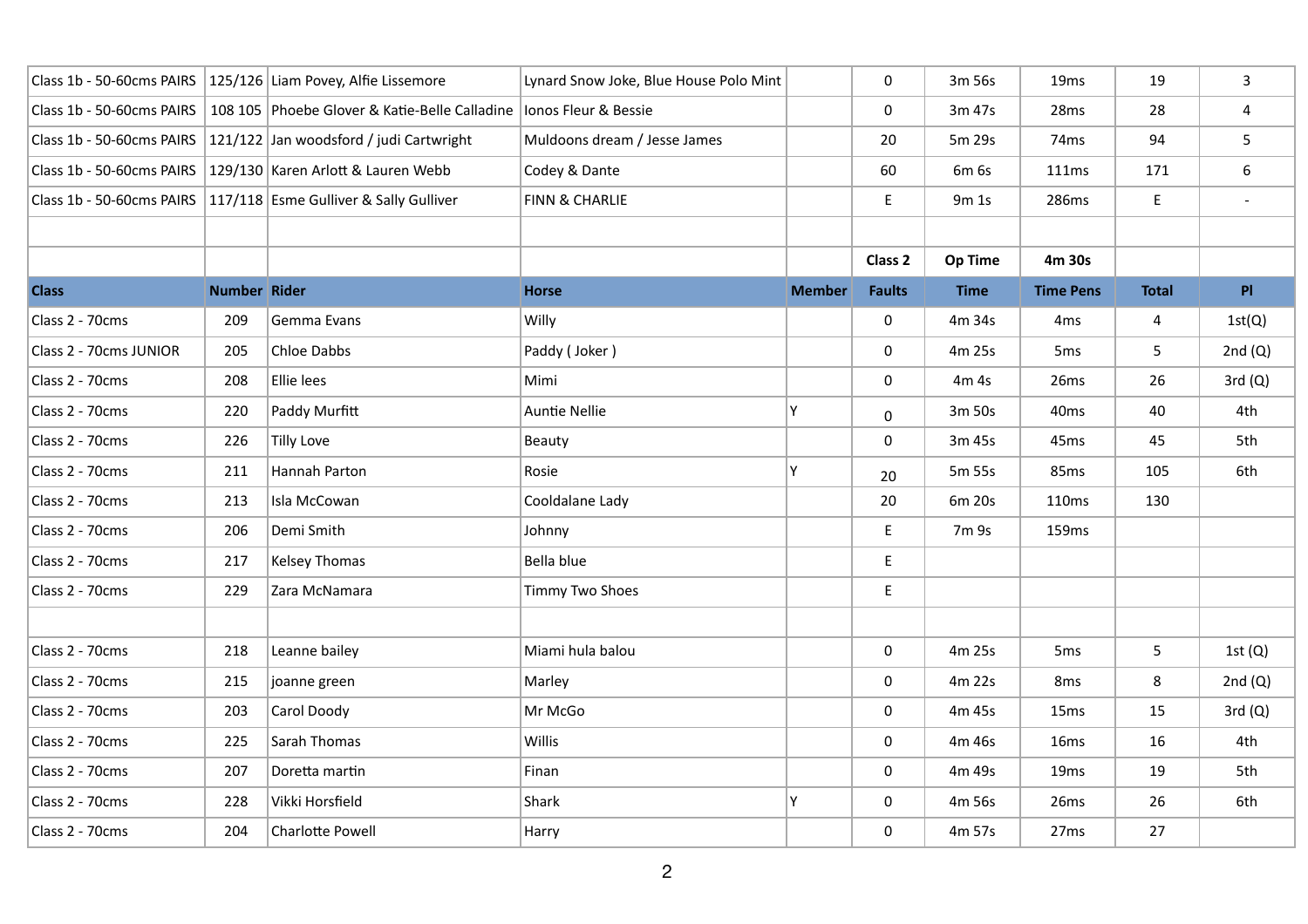| Class 2 - 70cms        | 219                 | Natalie Oakes                                                     | Rocky                               |               | 0             | 4m 58s      | 28ms             | 28             |     |
|------------------------|---------------------|-------------------------------------------------------------------|-------------------------------------|---------------|---------------|-------------|------------------|----------------|-----|
| Class 2 - 70cms        | 224                 | Rhianna Lavery                                                    | Percy Tom                           |               | 20            | 4m 12s      | 18 <sub>ms</sub> | 38             |     |
| Class 2 - 70cms        | 221                 | Patsy Pyke                                                        | Wild Edric                          |               | 0             | 5m 9s       | 39ms             | 39             |     |
| Class 2 - 70cms Senior | 201                 | Abbie                                                             | Harley                              |               | 20            | 4m 59s      | 29ms             | 49             |     |
| Class 2 - 70cms        | 214                 | Jessica Fleet                                                     | King Proffs                         |               | 0             | 5m 28s      | 58 <sub>ms</sub> | 58             |     |
| Class 2 - 70cms        | 223                 | Rachael Sharpe                                                    | Peppedi N                           |               | 20            | 5m 9s       | 39ms             | 59             |     |
| Class 2 - 70cms        | 227                 | Vickie cooper samios                                              | Rosie                               | Y             | 40            | 5m 19s      | 49 <sub>ms</sub> | 89             |     |
| Class 2 - 70cms        | 210                 | Hannah jones                                                      | Rocky                               |               | E             |             |                  |                |     |
| Class 2 - 70cms        | 212                 | <b>Holly Carnall</b>                                              | Darcy                               |               | E             | 6m 25s      | 115ms            |                |     |
| Class 2 - 70cms        | 216                 | Karen Gollins                                                     | Ronnie                              |               | E             | 4m 26s      | 4 <sub>ms</sub>  |                |     |
| Class 2 - 70cms        | 222                 | Phoebe Parkinson                                                  | Mabel                               |               | E             |             |                  |                |     |
| Class 2 - 70cms        | 202                 | <b>Anna Richards</b>                                              | His grace                           |               |               |             |                  |                |     |
|                        |                     |                                                                   |                                     |               | Class 2b      | Op Time     | 4m 30s           |                |     |
|                        |                     |                                                                   |                                     |               |               |             |                  |                |     |
| <b>Class</b>           | <b>Number Rider</b> |                                                                   | <b>Horse</b>                        | <b>Member</b> | <b>Faults</b> | <b>Time</b> | <b>Time Pens</b> | <b>Total</b>   | PI  |
| Class 2b - 70cms PAIRS |                     | 241 235 harriet bowman and alice comery                           | ola and scout                       |               | 0             | 4m 32s      | 2 <sub>ms</sub>  | $\overline{2}$ | 1st |
| Class 2b - 70cms PAIRS |                     | 239/240 Nicola Morgan & Emma Farlow                               | Gwin Llogsi & Sharon                |               | 0             | 4m 46s      | 16ms             | 16             | 2nd |
| Class 2b - 70cms PAIRS |                     | 228 244 Vikki Horsfield Sarah Hughes                              | Shark Angel                         | Υ             | 0             | 4m 51s      | 21ms             | 21             | 3rd |
| Class 2b - 70cms PAIRS |                     | 237 203 Katie Johns and Carol Doody                               | <b>Bluebell Diamond and Mr Mcgo</b> |               | 20            | 4m 43s      | 13 <sub>ms</sub> | 33             | 4th |
| Class 2b - 70cms PAIRS |                     | 221 223 Patsy Pyke & Rachael Sharpe                               | Wild Edric & Coco                   |               | 0             | 5m 5s       | 35ms             | 35             | 5th |
| Class 2b - 70cms PAIRS |                     | 245/246 annabelle heath and Katie Arrowsmith Adam Tucker and Rolo |                                     |               | $\mathbf 0$   | 5m 21s      | 51ms             | 51             | 6th |
| Class 2b - 70cms PAIRS |                     | 235/236 Jessica Clarke & Gill Rowlands                            | <b>Buddy &amp; Aueenie</b>          |               | 0             | 5m 22s      | 52 <sub>ms</sub> | 52             |     |
| Class 2b - 70cms PAIRS |                     | 231/232 Bridie Gilligan & Laura Allman                            | Pepper Pot & Kaarla Tara            |               | 20            | $5m$ 2s     | 32ms             | 52             |     |
| Class 2b - 70cms PAIRS |                     | 125/238 Liam Povey, Lara Brooks                                   | Lynard Snow Joke, sam               |               | 20            | 5m 19s      | 49 <sub>ms</sub> | 69             |     |
| Class 2b - 70cms PAIRS |                     | 233/234 Carol Williams and Alex Williams                          | Larry and Clara                     |               | 80            | 6m 33s      | 123ms            | 203            |     |
| Class 2b - 70cms PAIRS |                     | $247/248$ Diva de vassy and floss                                 | annie Rathbone & aimee blackmore    |               | E             | 6m 57s      | 147ms            |                |     |
|                        |                     |                                                                   |                                     |               |               |             |                  |                |     |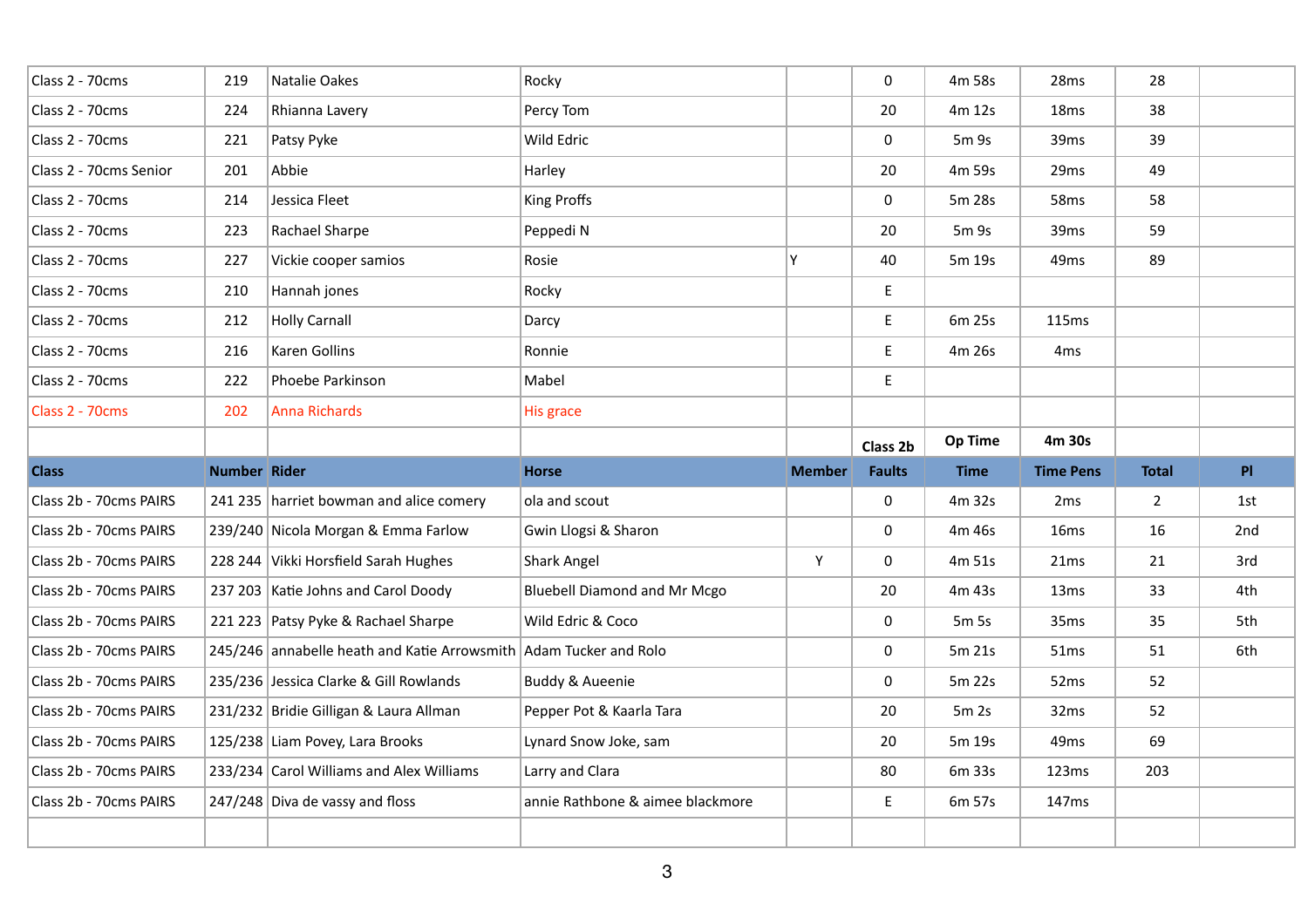|                 |              |                     |                                |               | Class 3       | Op Time          | 4m 45s           |              |                |
|-----------------|--------------|---------------------|--------------------------------|---------------|---------------|------------------|------------------|--------------|----------------|
| <b>Class</b>    | Number Rider |                     | <b>Horse</b>                   | <b>Member</b> | <b>Faults</b> | <b>Time</b>      | <b>Time Pens</b> | <b>Total</b> | P <sub>1</sub> |
| Class 3 - 80cms | 60           | Michaela Bee        | Bravissimo                     |               | $\mathbf 0$   | 4m 41s           | 4 <sub>ms</sub>  | 4            | 1st $(Q)$      |
| Class 3 - 80cms | 52           | Ella Terry          | <b>Black Blakeney</b>          |               | 0             | 4m 38s           | 7 <sub>ms</sub>  | 7            | 2nd $(Q)$      |
| Class 3 - 80cms | 49           | Sarah Pointon       | Mickey                         |               | 0             | 4m 53s           | 8 <sub>ms</sub>  | 8            | 3rd(Q)         |
| Class 3 - 80cms | 56           | Izzy Coombes        | Abou Ben Adhem                 |               | 0             | 4m 36s           | 9 <sub>ms</sub>  | 9            | 4th            |
| Class 3 - 80cms | 59           | Megan               | Connor                         |               | 0             | 4m 35s           | 10 <sub>ms</sub> | 10           | 5th            |
| Class 3 - 80cms | 230          | Helen Dolisznyj     | <b>Bold Connor</b>             |               | 0             | 4m 33s           | 12ms             | 12           | 6th            |
| Class 3 - 80cms | 55           | Georgina Downing    | Magic Maggie                   | Y             | 0             | 4m 31s           | 14ms             | 14           |                |
| Class 3 - 80cms | 69           | Stella Dale         | Whirly                         |               | 0             | 4m 29s           | 16ms             | 16           |                |
| Class 3 - 80cms | 64           | Sammy hall          | Dylan                          |               | 0             | 4m 27s           | 18 <sub>ms</sub> | 18           |                |
| Class 3 - 80cms | 58           | Kimberly Dudley     | <b>Oldington Blue Mischief</b> |               | 20            | 4m 50s           | 5 <sub>ms</sub>  | 25           |                |
| Class 3 - 80cms | 61           | Michelle Sutton     | Milo                           |               | 0             | 4m 18s           | 27 <sub>ms</sub> | 27           |                |
| Class 3 - 80cms | 54           | Georgia Adams       | <b>Isally DHH</b>              |               | 0             | 4m 16s           | 29 <sub>ms</sub> | 29           |                |
| Class 3 - 80cms | 53           | <b>Esmie Timmis</b> | Misty                          |               | 0             | 4m 15s           | 30 <sub>ms</sub> | 30           | (QJ)           |
| Class 3 - 80cms | 78           | Jess Bailey         | Road mater duke                |               | 0             | 4m 8s            | 37 <sub>ms</sub> | 37           |                |
| Class 3 - 80cms | 67           | Olivia Wilson       | Ellie's Eclipse                |               | 0             | 4m <sub>3s</sub> | 42ms             | 42           |                |
| Class 3 - 80cms | 65           | Sarah Childs        | Hettie                         |               | 20            | 5m 29s           | 44 <sub>ms</sub> | 64           |                |
| Class 4 - 90cms | 33           | Charlotte Mason     | Jude                           |               | 20            | 5m 31s           | 46 <sub>ms</sub> | 66           |                |
| Class 3 - 80cms | 51           | Diane bowen         | Indy                           |               | 20            | 5m 38s           | 53 <sub>ms</sub> | 73           |                |
| Class 3 - 80cms | 68           | Sophie Thompson     | My Weston Storm                |               | 80            | 5m 23s           | 38 <sub>ms</sub> | 118          |                |
| Class 3 - 80cms | 57           | Jemima Gautier      | Fieldside Royal Approval       | Y             | E             | 4m 25s           | 20 <sub>ms</sub> |              |                |
| Class 3 - 80cms | 50           | <b>Billie hall</b>  | Boy                            |               | E             | 5m 16s           | 31ms             |              |                |
| Class 3 - 80cms | 70           | Vanessa marshall    | Western dixie                  |               | E             | 5m 16s           | 31ms             |              |                |
| Class 3 - 80cms | 63           | Sophie hildick      | <b>Bombay Bachus</b>           |               | E             | 5m 46s           | 61 <sub>ms</sub> |              |                |
| Class 3 - 80cms | 62           | Mila Wagner         | Raford Jack                    |               |               |                  |                  |              |                |